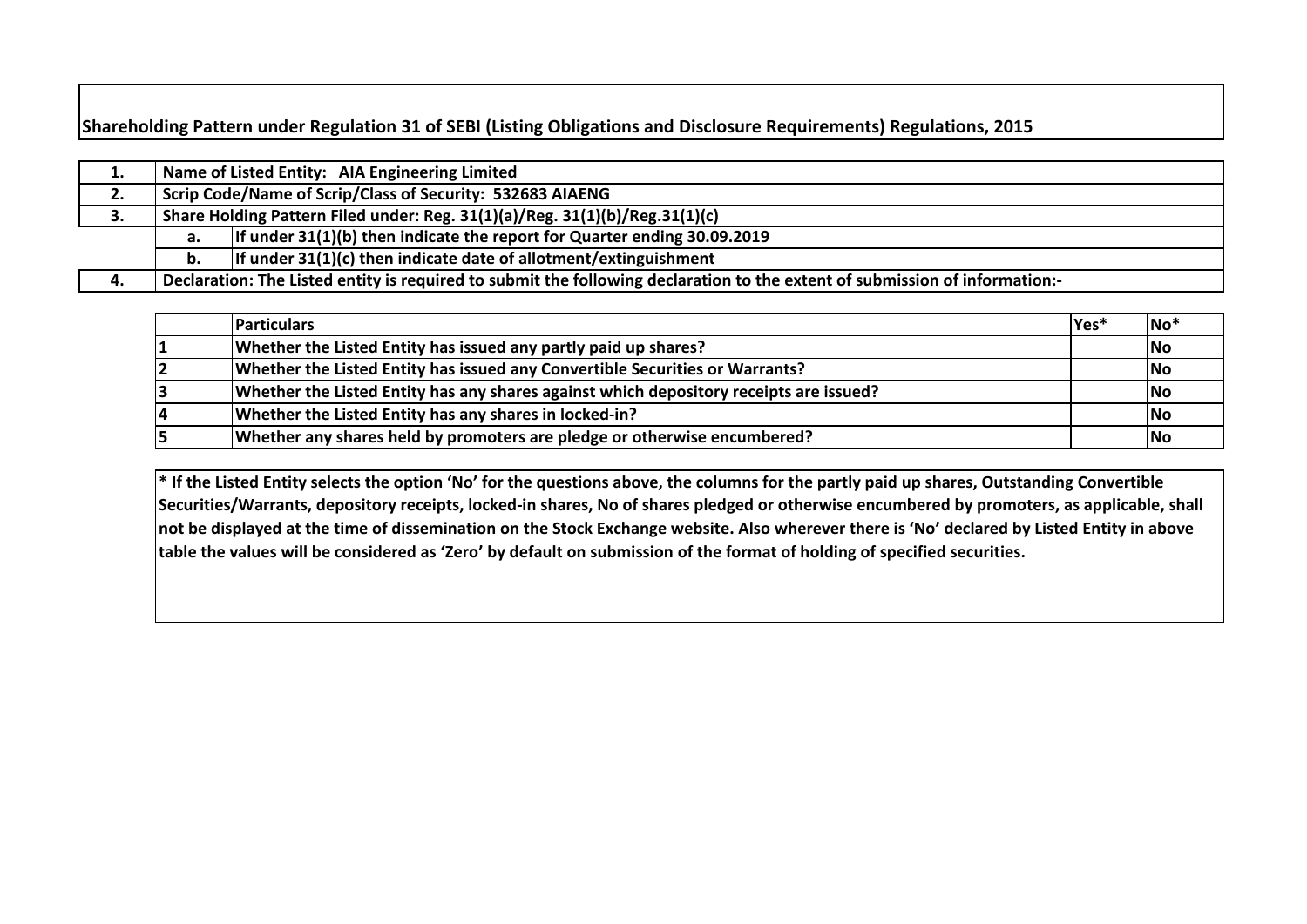## **AIA Engineering Limited**

|      | <b>Table I - Summary Statement holding of specified securities</b> |                  |                     |               |                  |                      |                |                                 |  |                  |                                            |                        |                  |         |               |                               |               |                |
|------|--------------------------------------------------------------------|------------------|---------------------|---------------|------------------|----------------------|----------------|---------------------------------|--|------------------|--------------------------------------------|------------------------|------------------|---------|---------------|-------------------------------|---------------|----------------|
|      |                                                                    |                  |                     |               |                  |                      |                |                                 |  |                  |                                            |                        |                  |         |               |                               |               |                |
|      |                                                                    |                  |                     |               |                  |                      |                |                                 |  |                  |                                            |                        | <b>Sharehold</b> |         |               | <b>Number of Shares</b>       |               |                |
|      |                                                                    |                  |                     |               |                  |                      |                |                                 |  |                  |                                            |                        | ing , as a       |         |               | pledged or                    |               |                |
|      |                                                                    |                  |                     |               |                  |                      |                |                                 |  |                  | Number of Voting Rights held in each class |                        |                  |         |               | Number of Locked in otherwise |               |                |
|      |                                                                    |                  |                     |               |                  |                      |                | of securities                   |  |                  |                                            |                        | assuming shares  |         |               | encumbered                    |               |                |
|      |                                                                    |                  |                     |               |                  |                      |                |                                 |  |                  |                                            |                        | lfull            |         |               |                               |               |                |
|      |                                                                    |                  |                     |               |                  |                      |                |                                 |  |                  |                                            |                        | conversio        |         |               |                               |               |                |
|      |                                                                    |                  |                     |               |                  |                      |                | <b>No of Voting Rights</b>      |  |                  |                                            | No. of                 | $\ln$ of         |         |               |                               |               |                |
|      |                                                                    |                  |                     |               |                  |                      | Sharehold      |                                 |  |                  |                                            | <b>Shares</b>          | convertibl       |         |               |                               |               |                |
|      |                                                                    |                  |                     |               |                  |                      | ing as a %     |                                 |  |                  |                                            | Underlying e           |                  |         |               |                               |               |                |
|      |                                                                    |                  |                     |               |                  |                      | of total       |                                 |  |                  |                                            | Outstandin securities  |                  |         |               |                               |               | <b>Number</b>  |
|      |                                                                    |                  |                     | INo. of       | No. of           |                      | no. of         |                                 |  |                  |                                            |                        | ( as a           |         |               |                               |               | of equity      |
|      |                                                                    |                  | No. of              | <b>Partly</b> | shares           |                      | shares         |                                 |  |                  |                                            | convertibl             | percentag        |         |               |                               |               | <b>Ishares</b> |
|      |                                                                    |                  | fully paid  paid-up |               | underlyin        |                      | (calculate     |                                 |  |                  |                                            |                        | e of             |         | As a % of     |                               | As a % of     | held in        |
|      |                                                                    | Nos. of          | up equity  equity   |               |                  | Total nos.  d as per |                |                                 |  |                  |                                            | Total as a Ssecurities | diluted          |         | Itotal        |                               | total         | demateri       |
|      |                                                                    | sharehold shares |                     | shares        | Depositor shares |                      | SCRR,          | Class eg: Class eg:             |  |                  | % of                                       | (including share       |                  |         | <b>Shares</b> |                               | <b>Shares</b> | alised         |
|      | Category Category of shareholder                                   | lers             | held                | held          | y Receipts held  |                      | $ 1957\rangle$ |                                 |  | <b>Total</b>     | $(A+B+C)$                                  | Warrants) capital)     |                  | No. (a) | held(b)       | No. (a)                       | held(b)       | form           |
| (1)  | (11)                                                               | (III)            | (IV)                | (V)           | (VI)             | $(VII) =$            | (VIII) As a    |                                 |  | (IX)             |                                            | (X)                    | $(XI) =$         |         | (XII)         |                               | (XIII)        | (XIV)          |
| (A)  | <b>Promoter &amp; Promoter Group</b>                               |                  | 55148921 0          |               |                  | 55148921 58.4698     |                | 55148921 0                      |  | 55148921 58.4698 |                                            |                        | 58.4698          |         | 0.0000        |                               | 0.0000        | 55148921       |
| (B)  | <b>Public</b>                                                      | 17468            | 39171449 0          |               |                  | 39171449 41.5302     |                | 39171449 0                      |  | 39171449 41.5302 |                                            |                        | 41.5302          |         | 0.0000        | <b>NA</b>                     | <b>NA</b>     | 39171319       |
| (C)  | Non Promoter - Non Public                                          |                  |                     |               |                  |                      |                |                                 |  |                  |                                            |                        |                  |         | 0.0000        | <b>NA</b>                     | <b>NA</b>     |                |
| (C1) | <b>Shares Underlying DRs</b>                                       |                  |                     |               |                  |                      | 0.0000         |                                 |  |                  | 0.0000                                     |                        | 0.0000           |         | 0.0000        | <b>NA</b>                     | <b>NA</b>     | I٥             |
| (C2) | Shares Held By Employee Trust                                      |                  |                     |               |                  |                      | 0.0000         |                                 |  |                  | 0.0000                                     |                        | 0.0000           |         | 0.0000        | <b>NA</b>                     | <b>NA</b>     | I۵             |
|      | Total                                                              | 17472            | 94320370 0          |               |                  |                      |                | 94320370  100.0000  94320370  0 |  |                  | 94320370 100.0000 0                        |                        | 100.0000         |         | 0.0000        |                               | 0.0000        | 94320240       |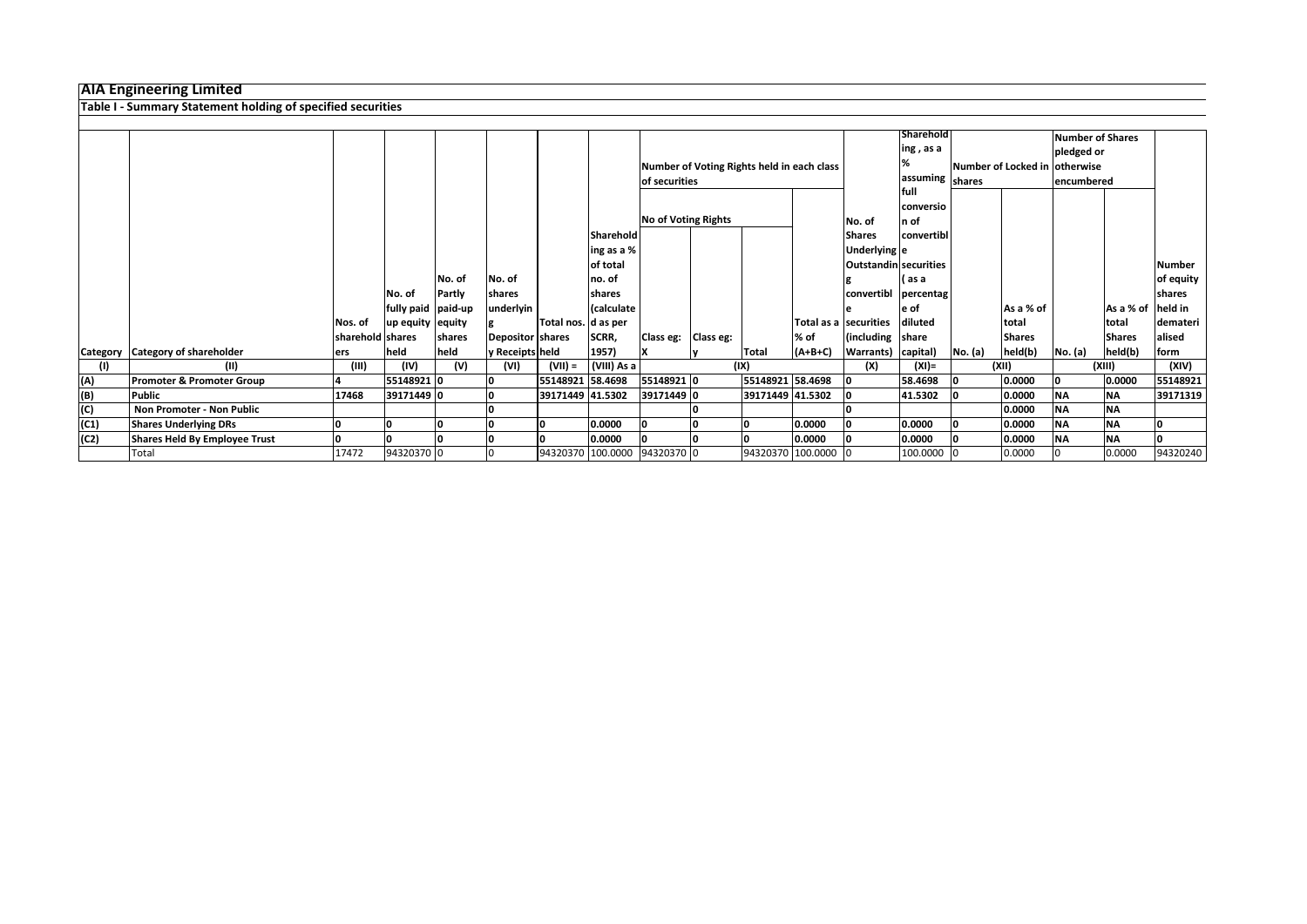|  | <b>AIA Engineering Limited</b> |                                                                       |  |  |
|--|--------------------------------|-----------------------------------------------------------------------|--|--|
|  |                                | Table II - Statement showing shareholding pattern of the Promoter and |  |  |
|  |                                |                                                                       |  |  |
|  |                                |                                                                       |  |  |

|                | <b>AIA Engineering Limited</b>                                                       |            |                  |                    |              |                  |                  |             |                                                      |                  |            |                  |                                               |  |               |                         |               |                  |
|----------------|--------------------------------------------------------------------------------------|------------|------------------|--------------------|--------------|------------------|------------------|-------------|------------------------------------------------------|------------------|------------|------------------|-----------------------------------------------|--|---------------|-------------------------|---------------|------------------|
|                | Table II - Statement showing shareholding pattern of the Promoter and Promoter Group |            |                  |                    |              |                  |                  |             |                                                      |                  |            |                  |                                               |  |               |                         |               |                  |
|                |                                                                                      |            |                  |                    |              |                  |                  |             |                                                      |                  |            |                  |                                               |  |               |                         |               |                  |
|                |                                                                                      |            |                  |                    |              |                  |                  |             |                                                      |                  |            | No. of           | Sharehold                                     |  |               |                         |               |                  |
|                |                                                                                      |            |                  |                    |              |                  |                  |             |                                                      |                  |            | <b>Shares</b>    | ing, as a                                     |  |               | <b>Number of Shares</b> |               |                  |
|                |                                                                                      |            |                  |                    |              |                  |                  |             | Sharehold Number of Voting Rights held in each class |                  |            | <b>Underlyin</b> | Number of Locked in pledged or otherwise<br>% |  |               |                         |               |                  |
|                |                                                                                      |            |                  |                    |              |                  |                  | ing %       | of securities                                        |                  |            |                  | assuming shares                               |  |               | encumbered              |               |                  |
|                |                                                                                      |            |                  |                    |              | No. of           |                  | calculated  |                                                      |                  |            | Outstandi full   |                                               |  |               |                         |               |                  |
|                |                                                                                      |            |                  | No. of             | Partly       | shares           |                  | as per      |                                                      |                  |            |                  | conversio                                     |  |               |                         |               | <b>Number of</b> |
|                |                                                                                      |            |                  | fully paid paid-up |              | underlyin        |                  | SCRR,       | <b>No of Voting Rights</b>                           |                  |            | convertibl n of  |                                               |  | As a % of     |                         | As a % of     | equity shares    |
|                |                                                                                      |            | Nos. of          | up equity equity   |              |                  | Total nos.       | 1957 As a   |                                                      |                  | Total as a |                  | convertibl                                    |  | total         |                         | total         | held in          |
|                |                                                                                      |            | sharehold shares |                    | shares       | Depositor shares |                  | % of        |                                                      |                  | % of       | securities       |                                               |  | <b>Shares</b> |                         | <b>Shares</b> | dematerialised   |
|                | <b>Category &amp; Name of the shareholders</b>                                       | <b>PAN</b> | ers              | held               | held         | y Receipts held  |                  |             | $(A+B+C2)$ Class eg: X Class eg: y Total             |                  | $(A+B+C)$  |                  | (including securities No. (a)                 |  | held(b)       | No. (a)                 | held(b)       | form             |
|                |                                                                                      | (11)       | (III)            | (IV)               | (V)          | (VI)             | $(VII) =$        | (VIII) As a |                                                      | (IX)             |            | (X)              | $(XI) =$                                      |  | (XII)         |                         | (XIII)        | (XIV)            |
|                | Indian                                                                               |            |                  |                    |              |                  |                  |             |                                                      |                  |            |                  |                                               |  |               |                         |               |                  |
| (a)            | <b>Individuals / Hindu Undivided Family</b>                                          |            |                  | 55148921 0         |              | n.               | 55148921 58.4698 |             | 55148921 0                                           | 55148921 58.4698 |            |                  | 58.4698                                       |  | 0.0000        |                         | 0.0000        | 55148921         |
|                | Bhadresh Kantilal Shah                                                               | ANFPS7040G |                  | 55128901 0         |              |                  | 55128901         | 58.4486     | 55128901                                             | 55128901         | 58.4486    |                  | 58.4486                                       |  | 0.0000        |                         | 0.0000        | 55128901         |
|                | Khushali Bhadreshbhai Shah                                                           | AFGPS2913H |                  | 10010              |              |                  | 10010            | 0.0106      | 10010                                                | 10010            | 0.0106     |                  | 0.0106                                        |  | 0.0000        |                         | 0.0000        | 10010            |
|                | Bhumika Shyamal Shodhan                                                              | AFGPS2824F |                  | 10005              |              |                  | 10005            | 0.0106      | 10005                                                | 10005            | 0.0106     |                  | 0.0106                                        |  | 0.0000        |                         | 0.0000        | 10005            |
|                | Gita Bhadresh Shah                                                                   | ANEPS5859E |                  |                    |              |                  |                  | 0.0000      |                                                      |                  | 0.0000     |                  | 0.0000                                        |  | 0.0000        |                         | 0.0000        |                  |
| (b)            | Central Government / State Government(s)                                             |            |                  |                    |              |                  | I٥               | 0.0000      |                                                      |                  | 0.0000     |                  | 0.0000                                        |  | 0.0000        |                         | 0.0000        |                  |
| (c)            | <b>Financial Institutions / Banks</b>                                                |            |                  |                    |              |                  | I٥               | 0.0000      |                                                      |                  | 0.0000     |                  | 0.0000                                        |  | 0.0000        |                         | 0.0000        | I٥               |
| (d)            | Any Other (Specify)                                                                  |            |                  |                    |              |                  | l٥               | 0.0000      |                                                      |                  | 0.0000     |                  | 0.0000                                        |  | 0.0000        |                         | 0.0000        |                  |
|                | Sub Total (A)(1)                                                                     |            |                  | 55148921 0         |              |                  | 55148921 58.4698 |             | 55148921                                             | 55148921 58.4698 |            |                  | 58.4698                                       |  | 0.0000        |                         | 0.0000        | 55148921         |
| $\overline{2}$ | Foreign                                                                              |            |                  |                    |              |                  |                  |             |                                                      |                  |            |                  |                                               |  |               |                         |               |                  |
|                | Individuals (Non-Resident Individuals / Foreign                                      |            |                  |                    |              |                  |                  |             |                                                      |                  |            |                  |                                               |  |               |                         |               |                  |
| (a)            | Individuals)                                                                         |            |                  |                    |              |                  |                  | 0.0000      |                                                      |                  | 0.0000     |                  | 0.0000                                        |  | 0.0000        |                         | 0.0000        |                  |
| (b)            | Government                                                                           |            |                  |                    |              | n                | I∩               | 0.0000      |                                                      |                  | 0.0000     |                  | 0.0000                                        |  | 0.0000        |                         | 0.0000        |                  |
| (c)            | <b>Institutions</b>                                                                  |            |                  |                    | <sup>n</sup> |                  |                  | 0.0000      |                                                      |                  | 0.0000     |                  | 0.0000                                        |  | 0.0000        |                         | 0.0000        |                  |
| (d)            | Foreign Portfolio Investor                                                           |            |                  |                    |              |                  |                  | 0.0000      |                                                      |                  | 0.0000     |                  | 0.0000                                        |  | 0.0000        |                         | 0.0000        |                  |
| (e)            | <b>Any Other (Specify)</b>                                                           |            |                  |                    |              |                  | I۵               | 0.0000      |                                                      |                  | 0.0000     |                  | 0.0000                                        |  | 0.0000        |                         | 0.0000        |                  |
|                | Sub Total (A)(2)                                                                     |            |                  |                    |              |                  |                  | 0.0000      |                                                      |                  | 0.0000     |                  | 0.0000                                        |  | 0.0000        |                         | 0.0000        |                  |
|                | <b>Total Shareholding Of Promoter And Promoter</b>                                   |            |                  |                    |              |                  |                  |             |                                                      |                  |            |                  |                                               |  |               |                         |               |                  |
|                | Group (A)= (A)(1)+(A)(2)                                                             |            |                  | 55148921 0         |              |                  | 55148921 58.4698 |             | 55148921 0                                           | 55148921 58.4698 |            |                  | 58.4698                                       |  | 0.0000        |                         | 0.0000        | 55148921         |

**(1) PAN would not be displayed on website of Stock Exchange(s)** 

**(2) The term 'Encumbrance' has the same meaning as assigned under regulation 28(3) of SEBI (Substantial Acquisition of Shares and Takeovers) Regulations, 2011.**

## **Note :**

**Details of Shares which remain unclaimed may be given hear along with details such as number of shareholders, outstanding shares held in demat/unclaimed suspense account, voting rights which are frozen etc.**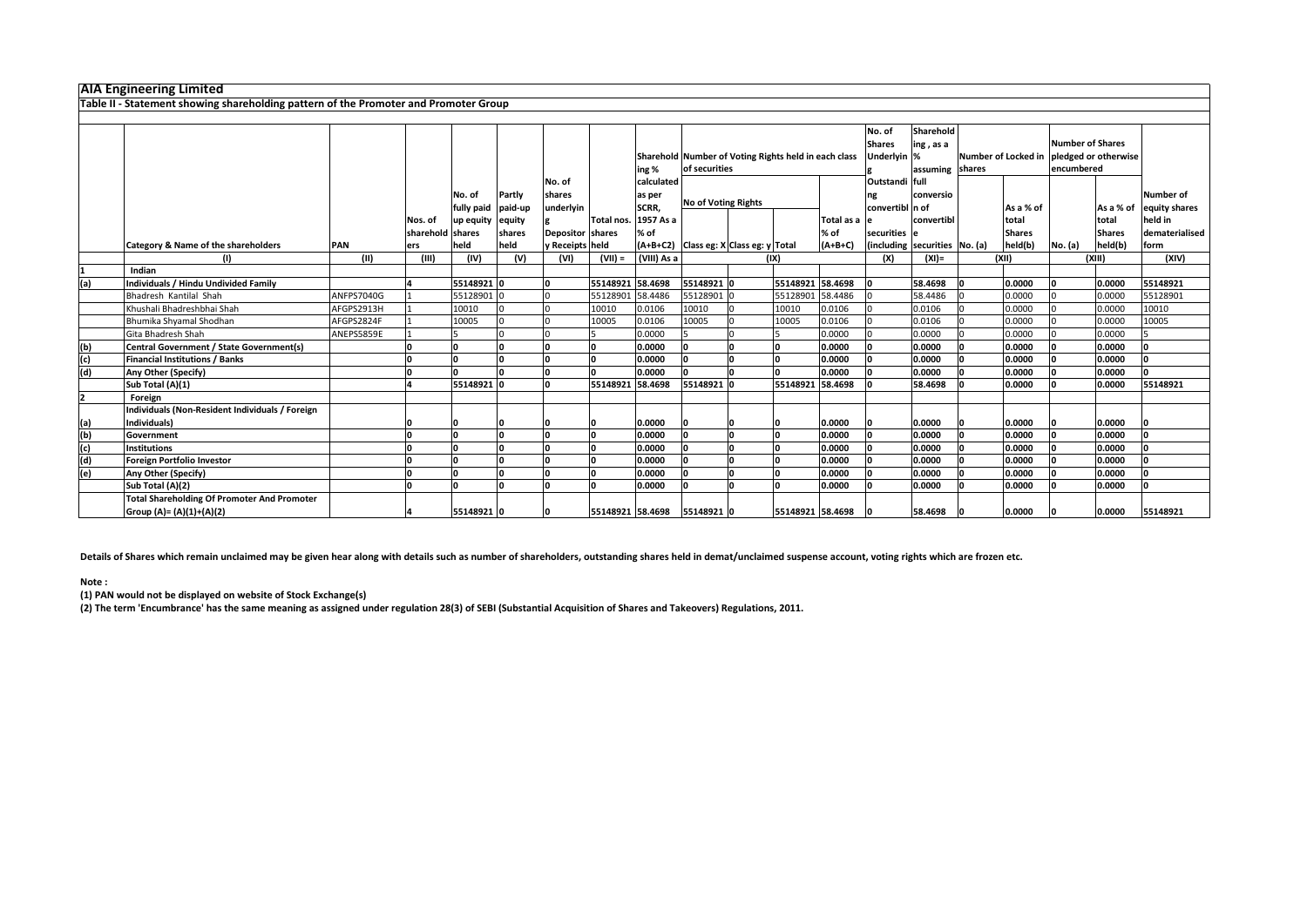|                           | <b>AIA Engineering Limited</b>                                                                     |            |         |                                                     |                          |                        |                          |                                             |             |                   |          |                                                          |                                                  |                                                           |                                      |                           |                                       |                      |                                       |
|---------------------------|----------------------------------------------------------------------------------------------------|------------|---------|-----------------------------------------------------|--------------------------|------------------------|--------------------------|---------------------------------------------|-------------|-------------------|----------|----------------------------------------------------------|--------------------------------------------------|-----------------------------------------------------------|--------------------------------------|---------------------------|---------------------------------------|----------------------|---------------------------------------|
|                           | Table III - Statement showing shareholding pattern of the Public shareholder                       |            |         |                                                     |                          |                        |                          |                                             |             |                   |          |                                                          |                                                  |                                                           |                                      |                           |                                       |                      |                                       |
|                           |                                                                                                    |            |         |                                                     |                          | No. of                 |                          |                                             |             |                   |          | Number of Voting Rights held in each class of securities | <b>No. of Shares</b><br><b>Underlying</b>        |                                                           | <b>Number of Locked in</b><br>shares |                           | <b>Number of Shares</b><br>encumbered | pledged or otherwise |                                       |
|                           |                                                                                                    |            |         | No. of fully                                        | <b>Partly</b><br>paid-up | shares<br>underlyin    |                          | Shareholding %   No of Voting Rights        |             |                   |          |                                                          | Outstanding<br>convertible<br><b>Isecurities</b> | Shareholding, as a %<br>assuming full conversion          |                                      |                           |                                       |                      | Number of<br>equity shares            |
|                           |                                                                                                    |            | Nos. of | paid up<br>equity<br>sharehold equity shares shares |                          | Depositor   Total nos. |                          | calculated as per<br><b>SCRR, 1957 As a</b> |             |                   |          | (including<br>Total as a %                               |                                                  | of convertible securities (<br>as a percentage of diluted |                                      | As a % of<br>total Shares |                                       | As a % of            | held in<br>total Shares dematerialise |
|                           | <b>Category &amp; Name of the shareholders</b>                                                     | <b>PAN</b> | ers     | held                                                | held                     |                        | y Receipts   shares held | % of (A+B+C2)                               | Class eg: X | Class eg: y Total |          | $of (A+B+C)$                                             | <b>Warrants</b> )                                | share capital)                                            | No. (a)                              | held(b)                   | No. (a)                               | held(b)              | d form                                |
|                           | (1)                                                                                                | (II)       | (III)   | (IV)                                                | (V)                      | (VI)                   | $(VII) =$                | (VIII) As a % of                            |             |                   | (IX)     |                                                          | (X)                                              | (XI)= (VII)+(X) As a % of                                 |                                      | (XII)                     |                                       | (XIII)               | (XIV)                                 |
|                           | <b>Institutions</b>                                                                                |            |         |                                                     |                          |                        |                          |                                             |             |                   |          |                                                          |                                                  |                                                           |                                      |                           |                                       |                      |                                       |
| (a)                       | <b>Mutual Fund</b>                                                                                 |            | 25      | 13486656                                            |                          |                        | 13486656                 | 14.2988                                     | 13486656    |                   | 13486656 | 14.2988                                                  |                                                  | 14.2988                                                   |                                      | 0.0000                    | <b>NA</b>                             | <b>NA</b>            | 13486656                              |
|                           | Hdfc Trustee Company Ltd - A/C Hdfc Mid -                                                          |            |         |                                                     |                          |                        |                          |                                             |             |                   |          |                                                          |                                                  |                                                           |                                      |                           |                                       |                      |                                       |
|                           | Capopportunities Fund                                                                              | AAATH1809A |         | 2771509                                             |                          |                        | 2771509                  | 2.9384                                      | 2771509     |                   | 2771509  | 2.9384                                                   |                                                  | 2.9384                                                    |                                      | 0.0000                    | <b>NA</b>                             | NA                   | 2771509                               |
|                           | L&T Mutual Fund Trustee Limited-L&T Emerging                                                       |            |         |                                                     |                          |                        |                          |                                             |             |                   |          |                                                          |                                                  |                                                           |                                      |                           |                                       |                      |                                       |
|                           | <b>Businesses Fund</b>                                                                             | AAATC4460E |         | 1840184                                             |                          |                        | 1840184                  | 1.9510                                      | 1840184     |                   | 1840184  | 1.9510                                                   |                                                  | 1.9510                                                    |                                      | 0.0000                    | <b>NA</b>                             | NA.                  | 1840184                               |
|                           | Sbi Equity Hybrid Fund                                                                             | AABTS6407Q |         | 1792212                                             |                          |                        | 1792212                  | 1.9001                                      | 1792212     |                   | 1792212  | 1.9001                                                   |                                                  | 1.9001                                                    |                                      | 0.0000                    | <b>NA</b>                             | <b>NA</b>            | 1792212                               |
|                           | Kotak Standard Multicap Fund                                                                       | AAATK4475F |         | 1409390                                             |                          |                        | 1409390                  | 1.4943                                      | 1409390     |                   | 1409390  | 1.4943                                                   |                                                  | 1.4943                                                    |                                      | 0.0000                    | <b>NA</b>                             | NA                   | 1409390                               |
| (b)                       | <b>Venture Capital Funds</b>                                                                       |            |         |                                                     |                          |                        |                          | 0.0000                                      |             |                   |          | 0.0000                                                   |                                                  | 0.0000                                                    |                                      | 0.0000                    | <b>NA</b>                             | <b>NA</b>            |                                       |
| (c)                       | <b>Alternate Investment Funds</b>                                                                  |            |         | 428301                                              |                          |                        | 428301                   | 0.4541                                      | 428301      |                   | 428301   | 0.4541                                                   |                                                  | 0.4541                                                    |                                      | 0.0000                    | <b>NA</b>                             | <b>NA</b>            | 428301                                |
| (d)                       | <b>Foreign Venture Capital Investors</b>                                                           |            |         |                                                     |                          |                        |                          | 0.0000                                      |             |                   |          | 0.0000                                                   |                                                  | 0.0000                                                    |                                      | 0.0000                    | <b>NA</b>                             | <b>NA</b>            |                                       |
| (e)                       | Foreign Portfolio Investor                                                                         |            | 130     | 20367752                                            |                          |                        | 20367752                 | 21.5942                                     | 20367752    |                   | 20367752 | 21.5942                                                  |                                                  | 21.5942                                                   |                                      | 0.0000                    | <b>NA</b>                             | <b>NA</b>            | 20367752                              |
|                           | Nalanda India Equity Fund Limited                                                                  | AADCN6131F |         | 9127809                                             |                          |                        | 9127809                  | 9.6775                                      | 9127809     |                   | 9127809  | 9.6775                                                   |                                                  | 9.6775                                                    |                                      | 0.0000                    | <b>NA</b>                             | <b>NA</b>            | 9127809                               |
|                           | Pinebridge Investments Gf Mauritius Limited                                                        | AAHCA7302F |         | 1389403                                             |                          |                        | 1389403                  | 1.4731                                      | 1389403     |                   | 1389403  | 1.4731                                                   |                                                  | 1.4731                                                    |                                      | 0.0000                    | <b>NA</b>                             | <b>NA</b>            | 1389403                               |
| (f)                       | <b>Financial Institutions / Banks</b>                                                              |            |         | 14875                                               |                          |                        | 14875                    | 0.0158                                      | 14875       |                   | 14875    | 0.0158                                                   |                                                  | 0.0158                                                    |                                      | 0.0000                    | <b>NA</b>                             | <b>NA</b>            | 14875                                 |
| (g)                       | <b>Insurance Companies</b>                                                                         |            |         | 1232539                                             |                          |                        | 1232539                  | 1.3068                                      | 1232539     |                   | 1232539  | 1.3068                                                   |                                                  | 1.3068                                                    |                                      | 0.0000                    | <b>NA</b>                             | <b>NA</b>            | 1232539                               |
| (h)                       | <b>Provident Funds/ Pension Funds</b>                                                              |            |         |                                                     |                          |                        |                          | 0.0000                                      |             |                   |          | 0.0000                                                   |                                                  | 0.0000                                                    |                                      | 0.0000                    | <b>NA</b>                             | <b>NA</b>            |                                       |
| $\overline{(\mathsf{i})}$ | Any Other (Specify)                                                                                |            |         |                                                     |                          |                        |                          | 0.0000                                      |             |                   |          | 0.0000                                                   |                                                  | 0.0000                                                    |                                      | 0.0000                    | <b>NA</b>                             | <b>NIA</b><br>IVA    |                                       |
|                           | Sub Total (B)(1)                                                                                   |            | 169     | 35530123                                            |                          |                        | 35530123                 | 37.6696                                     | 35530123    |                   | 35530123 | 37.6696                                                  |                                                  | 37.6696                                                   |                                      | 0.0000                    | <b>NA</b>                             | <b>NA</b>            | 35530123                              |
|                           | Central Government/ State Government(s)/                                                           |            |         |                                                     |                          |                        |                          |                                             |             |                   |          |                                                          |                                                  |                                                           |                                      |                           |                                       |                      |                                       |
|                           | <b>President of India</b>                                                                          |            |         |                                                     |                          |                        |                          |                                             |             |                   |          |                                                          |                                                  |                                                           |                                      |                           |                                       |                      |                                       |
|                           |                                                                                                    |            |         |                                                     |                          |                        |                          |                                             |             |                   |          |                                                          |                                                  |                                                           |                                      |                           |                                       |                      |                                       |
|                           | Central Government / State Government(s)                                                           |            |         | 245415                                              |                          |                        | 245415                   | 0.2602                                      | 245415      |                   | 245415   | 0.2602                                                   |                                                  | 0.2602                                                    |                                      | 0.0000                    | <b>NA</b>                             | <b>NA</b>            | 245415                                |
|                           | Sub Total (B)(2)                                                                                   |            |         | 245415                                              |                          |                        | 245415                   | 0.2602                                      | 245415      |                   | 245415   | 0.2602                                                   |                                                  | 0.2602                                                    |                                      | 0.0000                    | <b>NA</b>                             | <b>NA</b>            | 245415                                |
|                           | <b>Non-Institutions</b>                                                                            |            |         |                                                     |                          |                        |                          |                                             |             |                   |          |                                                          |                                                  |                                                           |                                      |                           |                                       |                      |                                       |
| (a)                       | <b>Individuals</b>                                                                                 |            |         |                                                     |                          |                        |                          |                                             |             |                   |          |                                                          |                                                  |                                                           |                                      |                           | <b>NA</b>                             | <b>NA</b>            |                                       |
|                           | . Individual shareholders holding nominal                                                          |            |         |                                                     |                          |                        |                          |                                             |             |                   |          |                                                          |                                                  |                                                           |                                      |                           |                                       |                      |                                       |
|                           | share capital up to Rs. 2 lakhs.                                                                   |            | 15573   | 2326192                                             |                          |                        | 2326192                  | 2.4663                                      | 2326192     |                   | 2326192  | 2.4663                                                   |                                                  | 2.4663                                                    |                                      | 0.0000                    | <b>NA</b>                             | <b>NA</b>            | 2326062                               |
|                           | ii. Individual shareholders holding nominal                                                        |            |         |                                                     |                          |                        |                          |                                             |             |                   |          |                                                          |                                                  |                                                           |                                      |                           |                                       |                      |                                       |
|                           | share capital in excess of Rs. 2 lakhs.                                                            |            |         |                                                     |                          |                        |                          | 0.0000                                      |             |                   |          | 0.0000                                                   |                                                  | 0.0000                                                    |                                      | 0.0000                    | <b>NA</b>                             | <b>NA</b>            |                                       |
| (b)                       | <b>NBFCs registered with RBI</b>                                                                   |            |         |                                                     |                          |                        |                          | 0.0000                                      |             |                   |          | 0.0000                                                   |                                                  | 0.0000                                                    |                                      | 0.0000                    | <b>NA</b>                             | <b>NA</b>            |                                       |
|                           | <b>Trust Employee</b>                                                                              |            |         |                                                     |                          |                        |                          | 0.0000                                      |             |                   |          | 0.0000                                                   |                                                  | 0.0000                                                    |                                      | 0.0000                    | <b>NA</b>                             | <b>NA</b>            |                                       |
|                           | <b>Overseas Depositories (holding DRs) (balancing</b>                                              |            |         |                                                     |                          |                        |                          |                                             |             |                   |          |                                                          |                                                  |                                                           |                                      |                           |                                       |                      |                                       |
| (d)                       | figure)                                                                                            |            |         |                                                     |                          |                        |                          | 0.0000                                      |             |                   |          | 0.0000                                                   |                                                  | 0.0000                                                    |                                      | 0.0000                    | <b>NA</b>                             | <b>NA</b>            |                                       |
| (e)                       | Any Other (Specify)                                                                                |            | 1723    | 1069719                                             |                          |                        | 1069719                  | 1.1341                                      | 1069719     |                   | 1069719  | 1.1341                                                   |                                                  | 1.1341                                                    |                                      | 0.0000                    | <b>NA</b>                             | <b>NA</b>            | 1069719                               |
|                           | <b>IEPF</b>                                                                                        |            |         | 1234                                                |                          |                        | 1234                     | 0.0013                                      | 1234        |                   | 1234     | 0.0013                                                   |                                                  | 0.0013                                                    |                                      | 0.0000                    | <b>NA</b>                             | <b>NA</b>            | 1234                                  |
|                           | <b>Trusts</b>                                                                                      |            |         | 3849                                                |                          |                        | 3849                     | 0.0041                                      | 3849        |                   | 3849     | 0.0041                                                   |                                                  | 0.0041                                                    |                                      | 0.0000                    | <b>NA</b>                             | <b>NA</b>            | 3849                                  |
|                           | <b>Hindu Undivided Family</b>                                                                      |            | 490     | 99116                                               |                          |                        | 99116                    | 0.1051                                      | 99116       |                   | 99116    | 0.1051                                                   |                                                  | 0.1051                                                    |                                      | 0.0000                    | <b>NA</b>                             | <b>NA</b>            | 99116                                 |
|                           | Non Resident Indians (Non Repat)                                                                   |            | 263     | 94262                                               |                          |                        | 94262                    | 0.0999                                      | 94262       |                   | 94262    | 0.0999                                                   |                                                  | 0.0999                                                    |                                      | 0.0000                    | <b>NA</b>                             | ΝA                   | 94262                                 |
|                           | Non Resident Indians (Repat)                                                                       |            | 509     | 109730                                              |                          |                        | 109730                   | 0.1163                                      | 109730      |                   | 109730   | 0.1163                                                   |                                                  | 0.1163                                                    |                                      | 0.0000                    | <b>NA</b>                             | <b>NA</b>            | 109730                                |
|                           | <b>Clearing Member</b>                                                                             |            | 50      | 12968                                               |                          |                        | 12968                    | 0.0137                                      | 12968       |                   | 12968    | 0.0137                                                   |                                                  | 0.0137                                                    |                                      | 0.0000                    | <b>NA</b>                             | <b>NA</b>            | 12968                                 |
|                           | <b>Bodies Corporate</b>                                                                            |            | 404     | 748560                                              |                          |                        | 748560                   | 0.7936                                      | 748560      |                   | 748560   | 0.7936                                                   |                                                  | 0.7936                                                    |                                      | 0.0000                    | <b>NA</b>                             | <b>NA</b>            | 748560                                |
|                           | Sub Total (B)(3)                                                                                   |            | 17296   | 3395911                                             |                          |                        | 3395911                  | 3.6004                                      | 3395911     |                   | 3395911  | 3.6004                                                   |                                                  | 3.6004                                                    |                                      | 0.0000                    | <b>NA</b>                             | <b>NA</b>            | 3395781                               |
|                           | Total Public Shareholding (B)=                                                                     |            |         |                                                     |                          |                        |                          |                                             |             |                   |          |                                                          |                                                  |                                                           |                                      |                           |                                       |                      |                                       |
|                           | $ (B)(1)+(B)(2)+(B)(3) $                                                                           |            | 17468   | 39171449                                            |                          |                        | 39171449                 | 41.5302                                     | 39171449    |                   | 39171449 | 41.5302                                                  |                                                  | 41.5302                                                   |                                      | 0.0000                    | <b>NA</b>                             | <b>NA</b>            | 39171319                              |
|                           | Details of the shareholders acting as persons in Concert including their Shareholding (No. and %): |            |         |                                                     |                          |                        |                          |                                             |             |                   |          |                                                          |                                                  |                                                           |                                      |                           |                                       |                      |                                       |

**No. of shareholders No. of Shares** 

**(2) The above format needs to disclose name of all holders holding more than 1% of total number of shares**

**(3) W.r.t. the information pertaining to Depository Receipts, the same may be disclosed in the respective columns to the extent information available and the balance to be disclosed as held by custodian.**

**Details of Shares which remain unclaimed may be given hear along with details such as number of shareholders, outstanding shares held in demat/unclaimed suspense account, voting rights which are frozen etc. Note :**

**(1) PAN would not be displayed on website of Stock Exchange(s).**